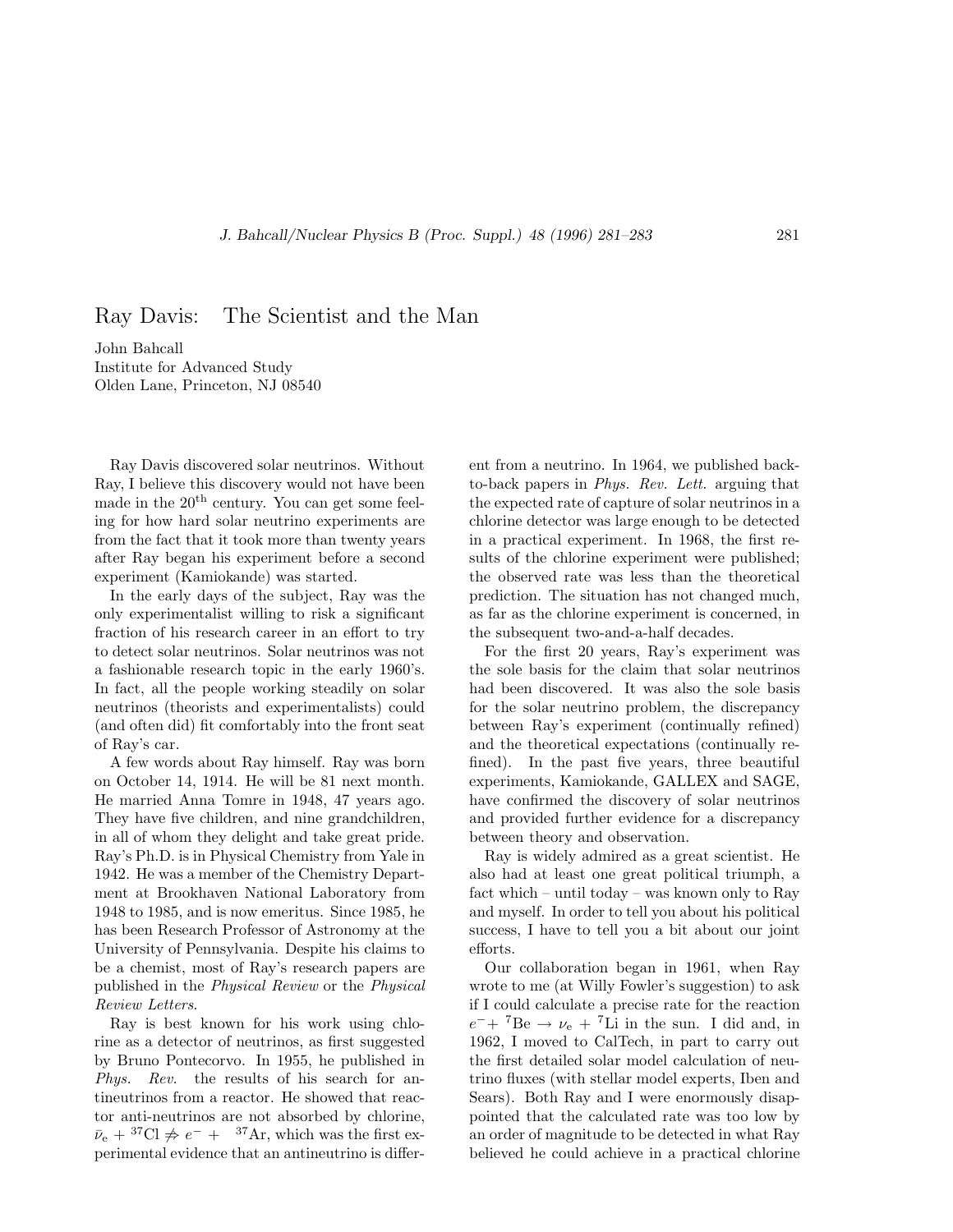experiment. The situation changed in 1963, with the realization that the superallowed transition from the ground-state of  ${}^{37}$ Cl to the isotopic analogue state at about 5 MeV in  $37\text{Ar}$  increased the predicted capture rate by about a factor of 20. This led to our 1963 joint conference paper and our pair of Phys. Rev. Lett. papers arguing that a chlorine solar neutrino experiment was practical. It also led to Ray's greatest political achievement.

Ray invented a way to sell the experiment to Maurice Goldhaber – then director of Brookhaven National Laboratory (and therefore Ray's boss). Maurice's attitude toward astrophysics was said to be: "No astrophysicist can calculate anything with sufficient precision to be of any interest to any particle physicist." Ray proposed, and I reluctantly agreed, that in our crucial meeting with Goldhaber requesting Brookhaven support for the chlorine experiment we would not discuss the astrophysical motivation. As Ray suggested, we discussed at the meeting only the nuclear physics of the much-increased predicted capture rate via the isotopic analogue state and the experimental tests of this idea (which I had also worked out) that were possible at Brookhaven. Both Maurice and his wife are distinguished nuclear physicists and Maurice (an insightful theorist and a talented experimentalist) loved, according to Ray, to talk about any new idea in physics. As Ray had hoped, Maurice was much interested in the nuclear physics ideas and tests and, perhaps incidentally, also approved the solar neutrino experiment.

Because of the many tests of the chlorine experiment that Ray performed and because of Ray's character and personality, other scientists came to believe that it was worthwhile to invest years trying to observe solar neutrinos.

Before each extraction, Ray added a known amount of carrier (non-radioactive) argon and showed that he got the correct amount of carrier argon out of his tank at the end of each run. He placed a small neutron source near the center of the tank and showed that this produced the expected number of <sup>37</sup>Ar atoms. At Willy Fowler's suggestion, Ray introduced  $500^{-37}$ Ar atoms into his detector, stirred them up, and showed that he extracted the expected number of argon atoms. He also performed an overall test of the experiment using  ${}^{36}$ Cl, which beta-decays to  ${}^{36}$ Ar in a way that mimics well what occurs in neutrino absorption.

Ray's character and personal approach to the experiment were as important in gaining credibility for the experiment as the actual tests he performed. Over the past 30 years, Ray and I have appeared together more than 100 times in formal discussions (like today's) of solar neutrinos, and many more times informally. I have never seen Ray loose his patience or get angry in answering questions about his experiment. He has answered each question with friendly directness, with complete openness, and – whenever possible – with empirical tests. He invited everyone who was interested to come to Brookhaven, or to the Homestake mine, to see him perform the experiment and to discuss techniques. Many distinguished physicists did come and Ray explained every detail to them.

Ray loves science. He wants to see good experiments done and he wants to understand the results. He is not interested in personal credit.

Let me give just a few illustrative examples. Ray made the <sup>7</sup>Be target for Parker's famous  ${}^{7}Be(p, \gamma)^{8}B$  experiment and he provided low background prototype <sup>71</sup>Ge counters for the SAGE experiment. The chemical techniques used in both the GALLEX and the SAGE experiments were originally developed, in collaboration with some colleagues (especially Cleveland, Dostrovsky, Lande, and Rowley), in Ray's laboratory and were made available to any interested scientist. Many of the senior people in this room had their early lessons in low counting rate experiments and in background suppression under Ray's tutelage. Ray is generous and helpful to other scientists in their work.

Before I summarize these remarks, I want to show you two pictures taken in 1966 when Ray's tank was first being installed. Here is the first picture, Figure 1. Notice the look on Ray's face. Can you figure out what was bothering him? Anyone care to guess? No. Well, I had just explained to Ray (jokingly) that I had found an error of a factor of  $4\pi$  in my theoretical calculation.